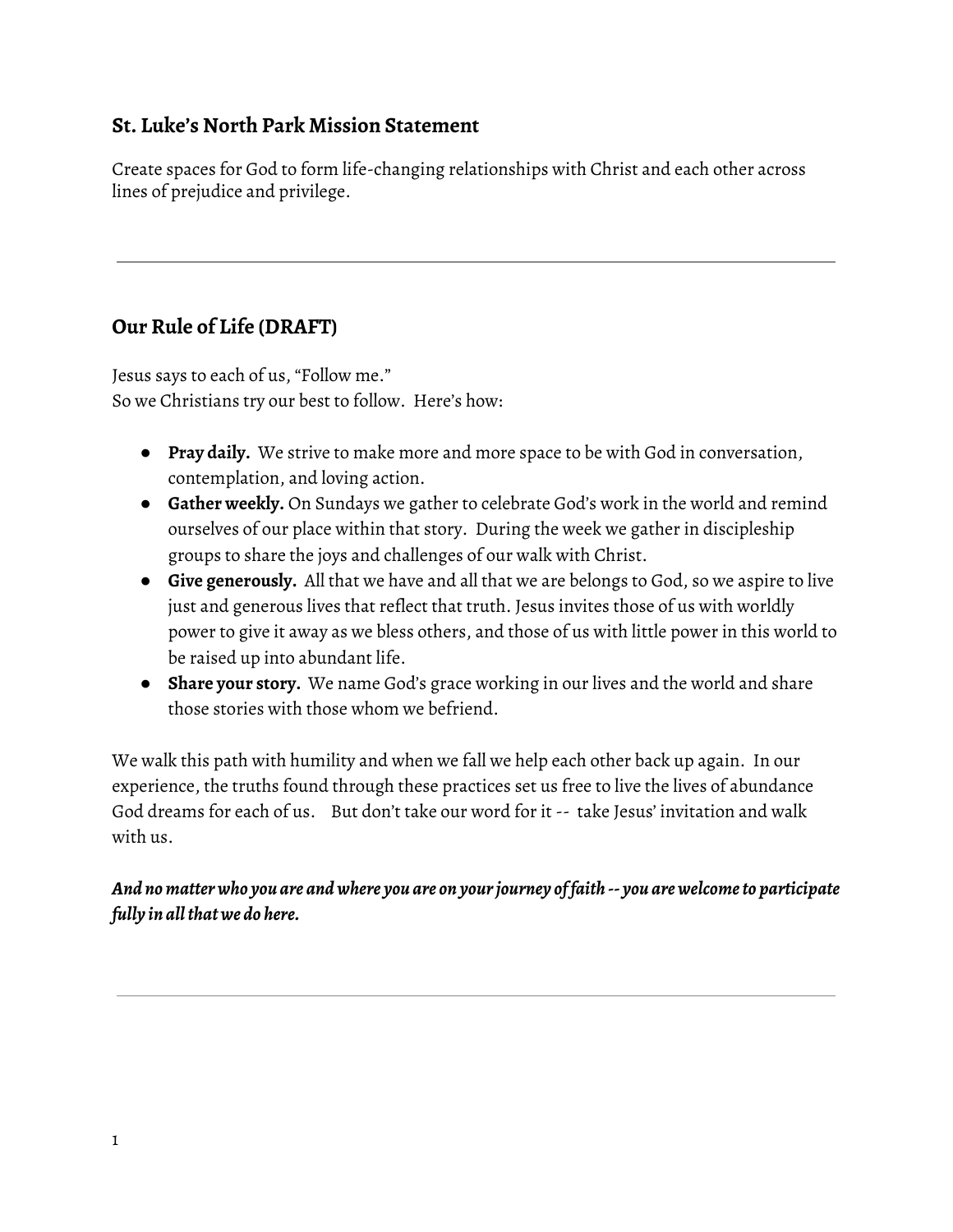# **St Luke's North Park Core Values (Draft)**

#### **We are a community of:**

**Rich diversity:** We trust God's in-breaking Reign to be filled with the widest array of languages, cultures, and peoples -- all of whom are beloved children of God. We reject the labels society uses to divide us in order to maintain the privileges of some at the expenses of others. We discover the truth of our own God-granted power and society-granted privilege and use them together, with Christ's help, to move beyond the nightmares of our own devising, and into the dream of God's intending.

**Warm hospitality**: We welcome all God's children home in all that we say and do, and we carry that hospitality out into the world through our openness to inviting those we meet into a relationship with God and St. Luke's.

**Joyful trust**: We are grounded by our trust in God, and we worship God with praise, joy, and spirit-filled music.

**Curious courage**: We ask God for the courage to take risks, and we care for and learn from each other when we fail. Before we ask others to do something we have done it ourselves, and we encourage and support each other as we wonder new possibilities into being and tackle them together.

**Life-changing relationships**: Our improbable and transformative walks with Jesus give us the strength, patience, and humility to overcome the awkwardness and misunderstandings of new relationships across lines of privilege and prejudice. Such friendships with God and each other change our lives in heartbreaking and glorious ways.

# **St. Luke's North Park Discipleship Group Meeting Liturgy**

*Authored in large part by David Tremaine*

### **Gather (15 min)**

### **Open the Discussion**

Let us pray. Almighty and eternal God, so draw our hearts to you, so guide our minds, so fill our imaginations, so control our wills, that we may be wholly yours, utterly dedicated to you; and then use us, we pray, as you would, and always to your glory and the welfare of your people; through our Lord and Savior Jesus Christ. *Amen*. (BCP 832-33)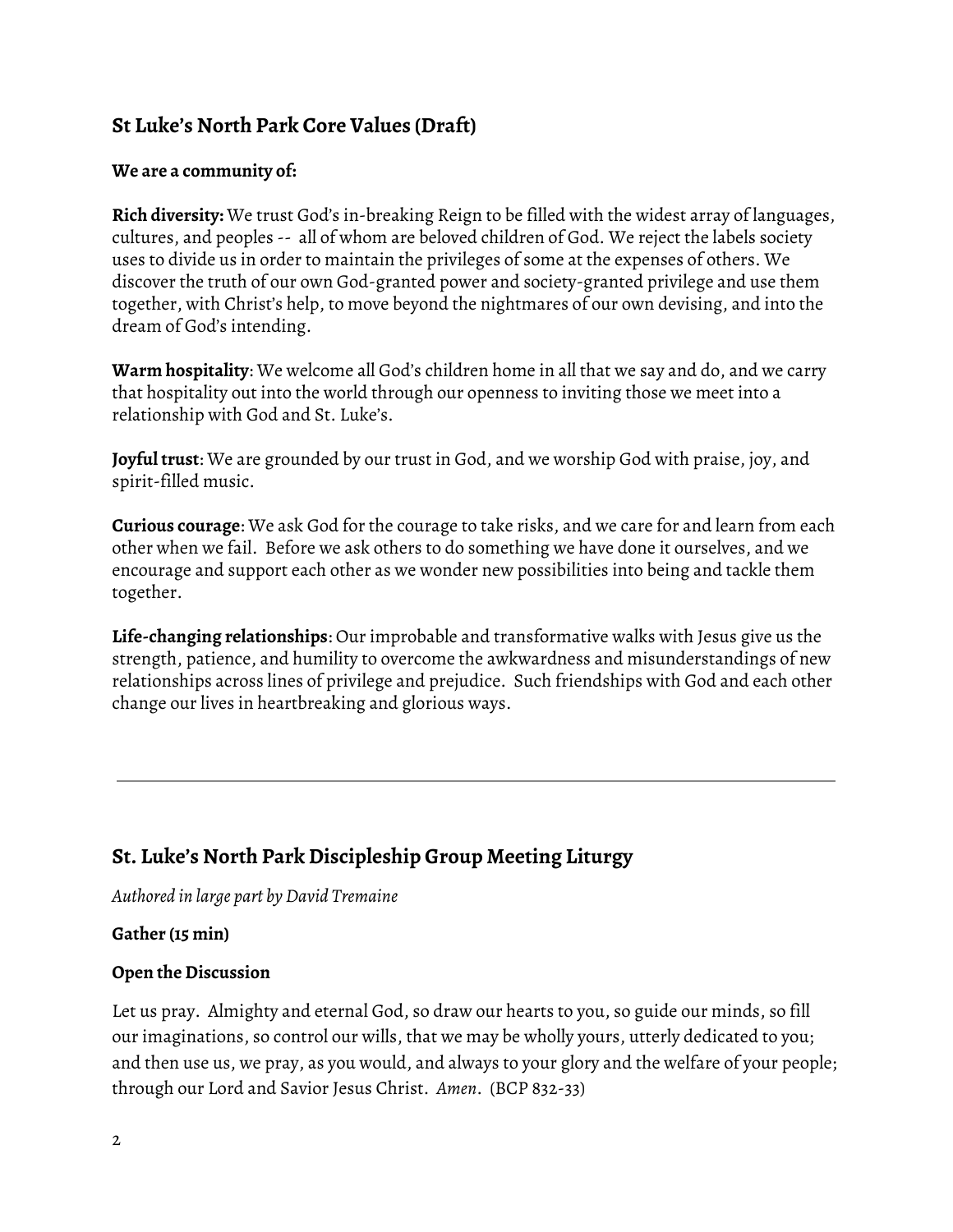Welcome to tonight's gathering of this St. Luke's Discipleship Group. We gather in order to share with each other the joys and challenges of our relationship with God, no matter where we find ourselves on that journey. We are here to support one another, to share and to listen, and in doing so it is important for each of us to cultivate an inviting, safe, and sacred space, with the expectation that what we now choose to share with each other will stay in this room. When we share, we commit to one another to use "I" statements and to speak only for ourselves.

### **Our Rule of Life (10 min)**

Would someone please read the group Rule of Life? Jesus says to each of us, "Follow me." So we try our best to follow. Here's how:

- We pray daily. We strive to make more and more space to be with God in conversation, contemplation, and loving action.
- We gather weekly. On Sundays we gather to celebrate God's work in the world and remind ourselves of our place within that story. During the week we gather in discipleship groups to share the joys and challenges of our walk with Christ.
- We give generously. All that we have and all that we are belongs to God, so we aspire to live just and generous lives that reflect that truth. Jesus invites those of us with worldly power to give it away as we bless others, and those of us with little power in this world to be raised up.
- We share our stories. We name God's grace working around us and share those stories with those whom we befriend.

We walk this path with humility and when we fall we help each other back up again. In our experience, the truths found through these practices set us free to live the lives of abundance God dreams for each of us, so we invite one another take Jesus' invitation and we walk together. And no matter who you are and where you are on your journey of faith -- you are welcome to participate fully in all that we do here.

This is our rule of life. It is what we are about as we try our best to follow Jesus' way. What has been wonderful or challenging about your spiritual practices of prayer, gathering, giving, and sharing stories during the past week?

### **Read and Respond to Sacred Words (25 minutes)**

*[Thisis usually focused on the past Sunday'ssermon and gospel.]*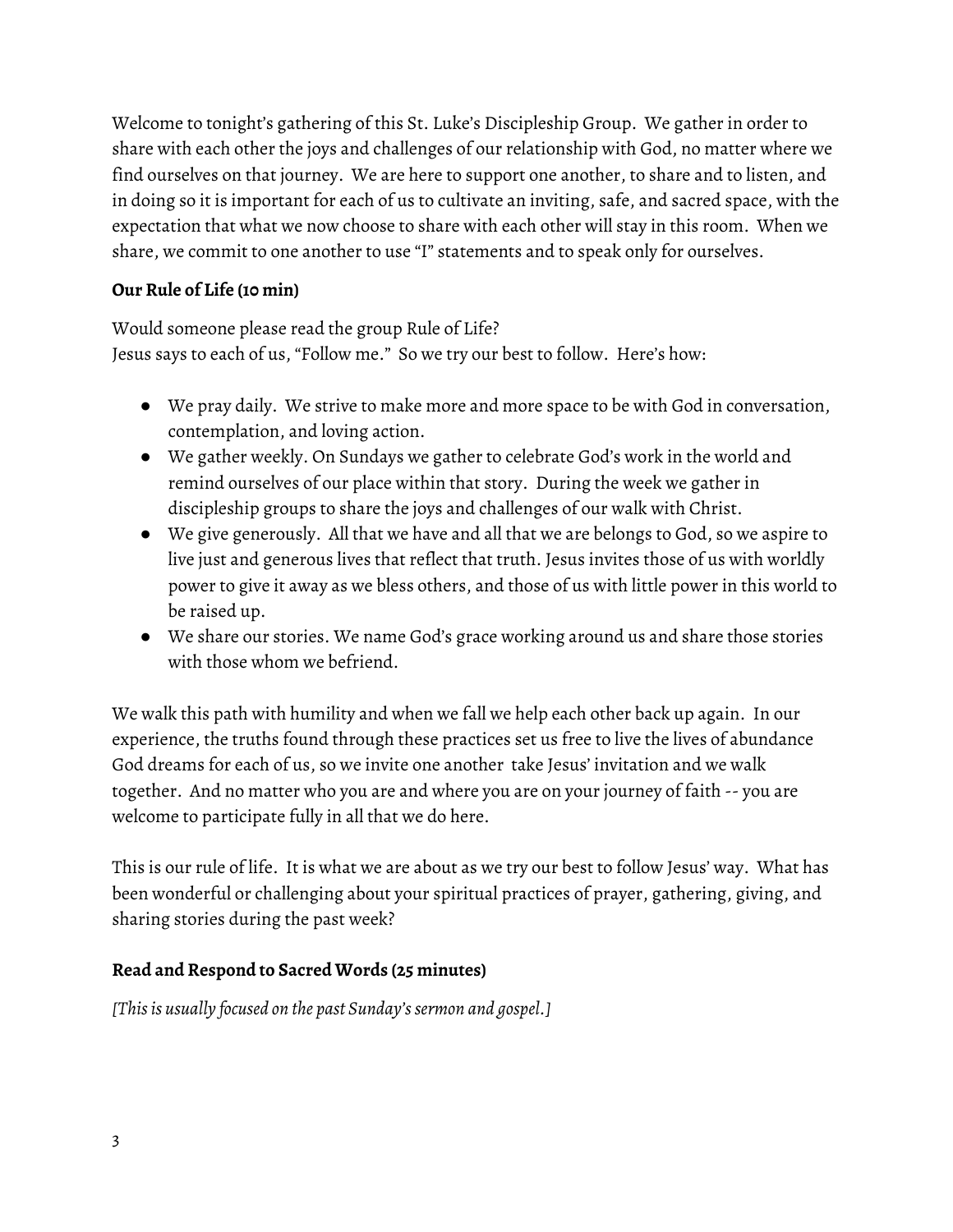### **Individual Sharing (25 minutes)**

Now we are going to transition into a time for sharing consolations and desolations from this past week. Consolations are experiences in the last week when we could feel God's movement in our lives. Desolations feel instead like desert places, times when we struggled to feel God's movement -- even though we can be certain that God was there all the same. Everyone is invited to share, but no one is required. This also means that when someone has finished sharing there may be a period of silence, which may be uncomfortable, but can also be a very sacred thing. We are all invited to lean into the discomfort of silence, rather than needing to fill it with words just for the sake of ending it. Please share no more than 3-5 minutes so that everyone has a chance to share. If time permits we may share again. Our gift to each other during this time is to listen deeply and not to offer any response or advice. Please open your sharing by saying, "I have a consolation/desolation to share" and say at the end, "Thank you for listening." Together we will respond, "May God be with you." (Or "Thank you for sharing")

### **Pray Together (5 minutes)**

We gathered in order to share with each other the joys and challenges of our relationship with God, no matter where we find ourselves on that journey. As we invite others into this space in the weeks to follow, we will discern together when it is time to create a new group alongside this one. Now let us stand, hold hands, and pray. Let us remember that we are in the presence of God. God, we pray for our own needs and the needs of others, as well as for those we hope to invite into this space with us. . . . [Lord's prayer together.] Amen.

### **Break Bread (10 minutes)**

## **Prepared Notes for General Convention Webinar on Evangelism, April12, 2018**

*by The Revs. Laurel and Colin Mathewson colin@stlukesnorthpark.org stlukesnorthpark.org*

Thank you for the opportunity to share our experience with you! Colin and I were ordained five years ago and have served as co-pastors of St Lukes for 18 months. Our ministry is the recipient of a church planting grant. While lots of wonderful things have happened and are in the works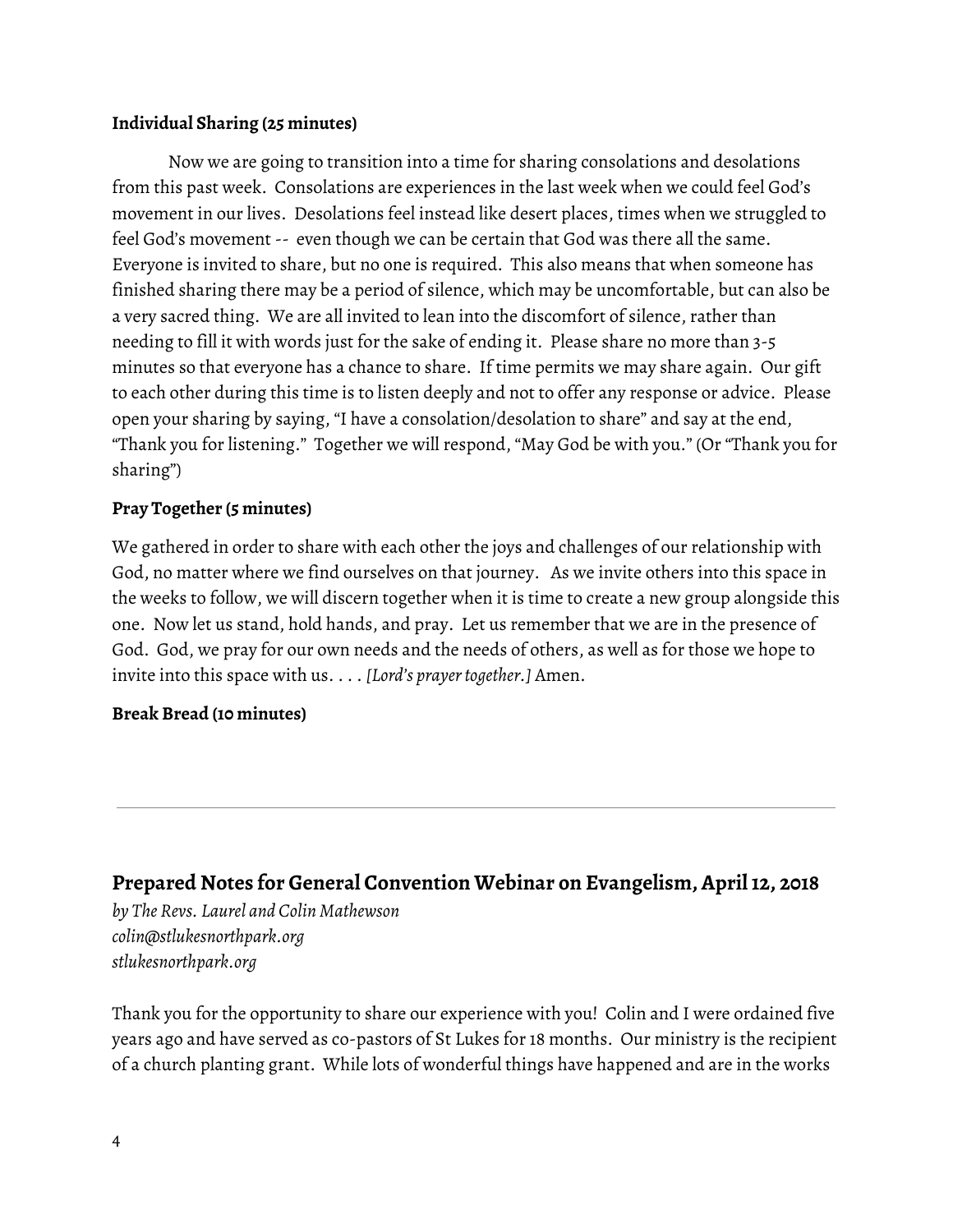here, we realize that our time at St Lukes has been short -- many more surprises await. We have great hope for the future of the church and have been witnessing this hope bear fruit here.

St Lukes was planted by a nearby Episcopal congregation in 1923 in a just-forming suburb of San Diego called North Park, purchasing a significant lot size that almost a hundred years later is nearly dead center in one of the city's hottest, hipster neighborhoods. A great example of the value of strategic land banking in new development areas! St Luke's enjoyed its heyday as the Baby Boomers grew up and entered a gradual decline in the 80s and 90s. In the late 90s, a number of Sudanese refugees began arriving in San Diego, were familiar with Anglican tradition and looked to the church for help getting settled into the community. St Luke's, not without struggle, opened its arms to these newcomers, who over the following decades brought their extended families here as well. In fact, by the late 2000s St Luke's was majority Sudanese-American -- and became a mission of the diocese because, as a predominantly working class congregation, it could no longer afford a full-time priest. Several years of very part-time clergy leadership followed, but the congregation remained vital as it served as one of the few cultural centers for Sudanese Americans in the region.

Bishop James Mathes decided to take a chance on us and raised money to support our work at St Luke's for five years through major donors and the diocesan budget. The church planting grant provided another crucial source of support to give us a stable platform to build from and the time to do it in. We each work three-quarters time -- combined this is six times the clergy support than what the congregation, which had been hovering around 70 ASA for several years, had known. Our 2017 ASA was 102 and our attendance over the past four months has been closer to 120.

What's made this growth possible, besides the investment in time spent tending to the many possibilities of this place, is the graciousness and capability of our lay leadership. And the congregation's sense of potential closure -- which was in many ways a near-death experience- created an openness to experimentation that has made possible a welcome environment for newcomers -- most of whom have been our white neighbors and a growing group of newly arrived Congolese refugees. What was a 90% Sudanese congregation two years ago is now closer to 60% Sudanese American, 25% white, and 15% Congolese American. That's a lot of change, especially considering that the Congolese refugees speak Swahili, many of the older Sudanese Americans speak Arabic and English and their kids are English dominant. As you can imagine, Sunday morning worship is beautiful and messy: the liturgy is in English with a gospel proclamation in Arabic, a Swahili interpreter for the sermon and announcements, and songs in Swahili, Arabic, and English.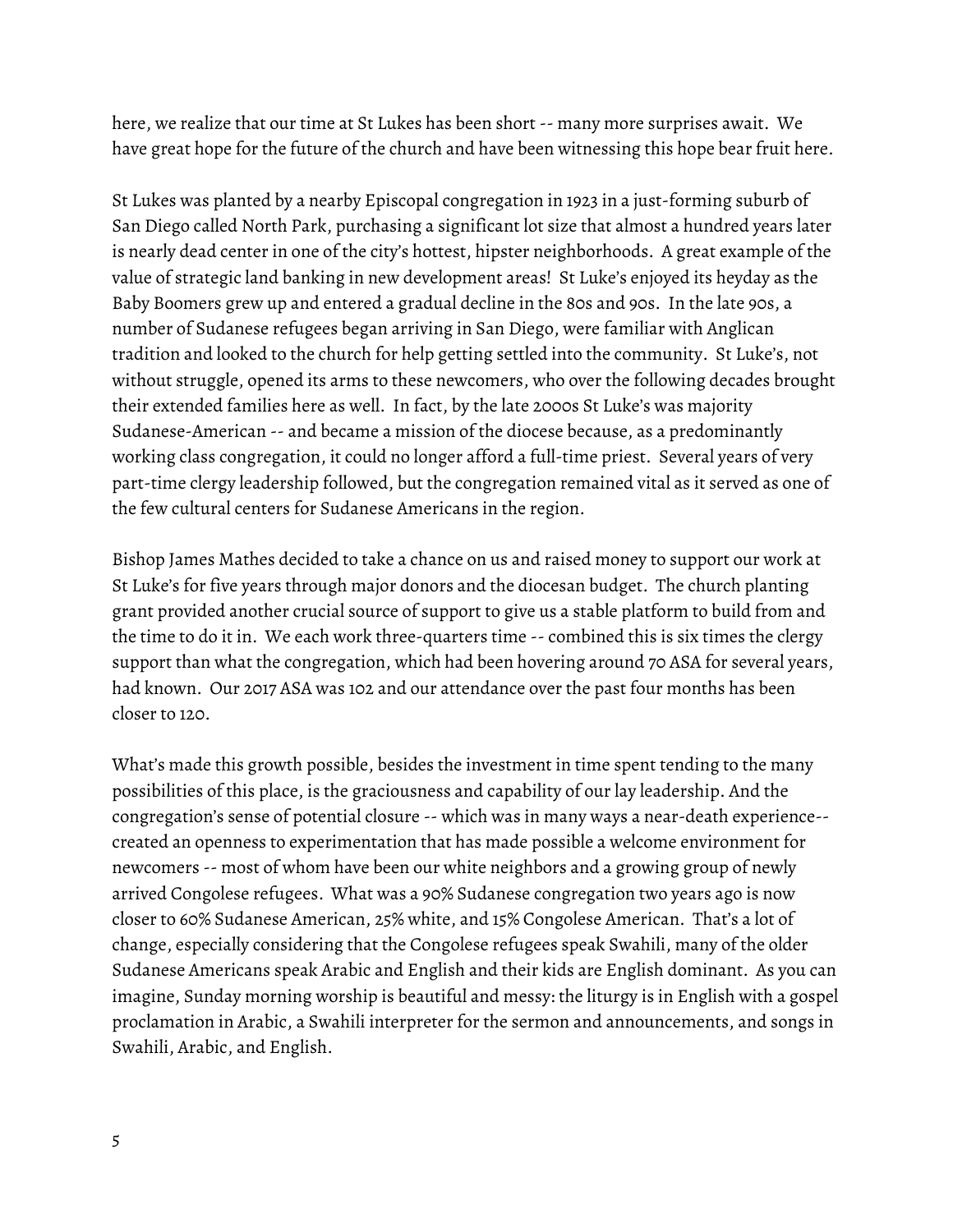While Colin and I love and are fed by the Eucharist, we wanted to experiment with new forms of "being church" that might be compelling to millennials. To that end, a VTS graduate and lay formation director at nearby St. Paul's Cathedral, David Tremaine, started a young adult mentoring program that in its second year is evolving into one of our first weekly small group opportunities at St Lukes. It has been lovely and surprising to watch this small community develop -- and I've been struck by what participants are getting out of it -- and how the experience is keeping them engaged with the role God is playing in their lives even as they aren't tending to come to Sunday worship more than they did previously -- once a month or so. That fact feels alright to me, particularly because the structure of these small group meetings is eucharistic and these young adults are growing in their faith. In fact, we're ready to invest even more of our attention and time into small group development as our chief means of pastoral care, Christian formation, and lay leadership development at St Lukes.

The book that most helped us in our thinking in this regard was *The Church in Many Houses* by Steve Cordle. It comes from a nondenominational and somewhat conservative evangelical worldview that may require some on-the-spot translation to your particular context, but the core invitation is great. It introduces the reader to the concept of the cell group, an open, ongoing small group that is intentional in its leadership development and evangelical outlook so that groups are self-multiplying. These groups become one "wing" of what it means to be church together -- the other "wing" being Sunday worship. Small groups reinforce Sunday worship by creating a space for participants to reflect on last Sunday's sermon and its Bible readings. We believe these smaller group spaces can serve as more natural "come-with-me" invitation spaces than a visit to Sunday morning worship might offer -- especially given that traditional Eucharistic liturgy can strike an unchurched person, or someone unfamiliar with structured liturgical worship, as quite unintelligible. We're planning to launch small groups in Arabic and Swahili soon, too.

Not wanting the fundamentally working class identity of St Luke's to change, we realized that we would need to maximize the use of the property gifted to us from previous generations to generate a rental income stream to supplement our pledge and plate giving. This has led us into a series of community partnerships that have been wonderful blessings. A faith-based homeless services nonprofit works out of the space below our office, making us the center of North Park's population of those experiencing homelessness. And they pay us rent! We also invited a Nazarene church plant to worship in our sanctuary between our two services - besides paying rent, they've also updated our sound system and built a playground in our courtyard -- and we've slowly started to work together on joint youth programming, too. Finally, we've partnered with the International Rescue Committee to run a youth urban farming program on our vacant adjacent lot and are raising money for a commercial kitchen upgrade that will bring in their refugee women's culinary arts job training program. Anything around